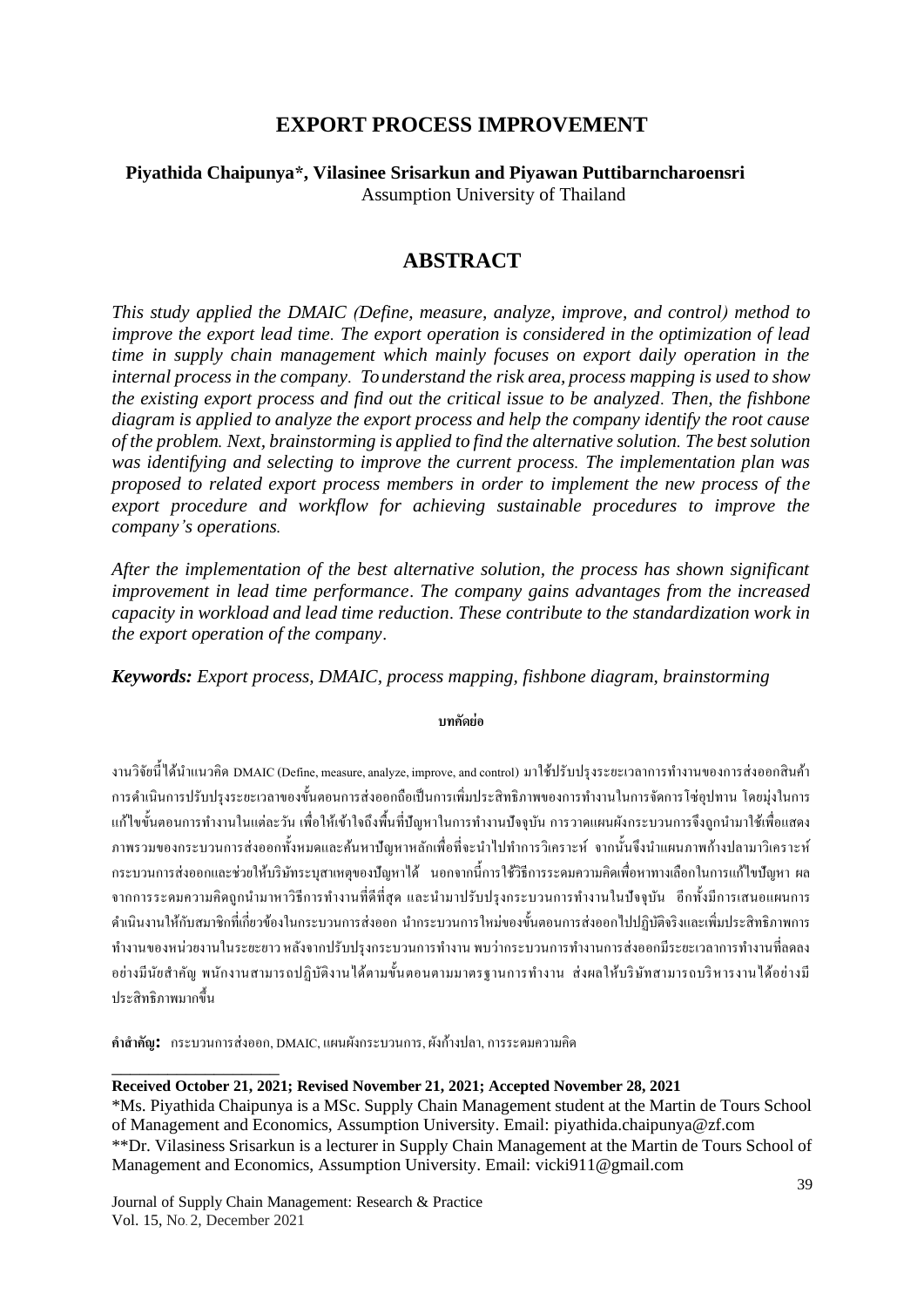#### **INTRODUCTION**

Thailand is a hub for automotive export activity in Asia, especially for vehicles and automotive parts. The company must adjust its strategy to compete with competitors and survive in business in order to gain a competitive advantage. The strategy of the exporter can fulfill customers' needs in the most competitive way and create value-added services. All customers expect to receive the shipment as scheduled agreement.

MMST company has to manage all export activities in Thailand with its limited resource and capacity. The export business was not a smooth operation. A company cannot manage the export activity and provide shipping documents on time to support customs clearance at the destination. DMAIC was a method applied for identifying, analyzing, and improving the existing processes for long-term business. The purpose of this project is to improve process lead time. The objectives of this study are given below.

- 1. To identify and analyze the current export process of MMST Company.
- 2. To study how to improve the lead time in the export process of MMST Company.
- 3. To propose a new process, create guidelines, and set a standard of work for the export activity of MMST Company.

The company failed on its KPI on the export operation, which was the reason for the headquarters' complaints about its performance. There were many waste processes of the export activity. Moreover, the staff spent more time handling daily tasks. It led to a high lead time in the export activity. Therefore, this study focused on how to eliminate the waste process and improve the lead time of the export operation. So, the question, **"How can MMST improve the current process?"** was raised.

# **LITERATURE REVIEW**

#### *DMAIC*

This research uses a method called "DMAIC" which is a process improvement methodology. Prashar (2014) explains this tool can identify the root causes of the export process and improve the current process to be the standard operating procedure of the Company. DMAIC is a fivestep methodology: Define, Measure, Analyze, Improve and Control the processes. Step 1 is the DEFINE phase. This state seeks and solves the current problem, re-processes activity, looks for new opportunities for improvement, drives to the project goals, and determines the process boundaries. The description of the problem should include an essential aspect of the Define phase. Jobstl and Freisinger (2015) gathered Voice of the Customer (VOC) to be a tool to study in this phase. Therefore, it is to classify the current information, the project purposes, and the timeframe for achievement.

Step 2 is the MEASURE phase. The company starts by gathering data in the current process to describe the current situation or process performance. Then, the company will determine and identify the best parameters for analysis, work for the best approach to measure them, accumulate and classify the necessary information, and establish and design a plan to collect them. This includes summarizing and carrying out the measurements by conducting an experiment. The actual process or data should be used to ensure a reliable process evaluation (Watson, 2004).

Step 3 is the ANALYZE phase. The purpose is to define the root causes of the inefficiencies.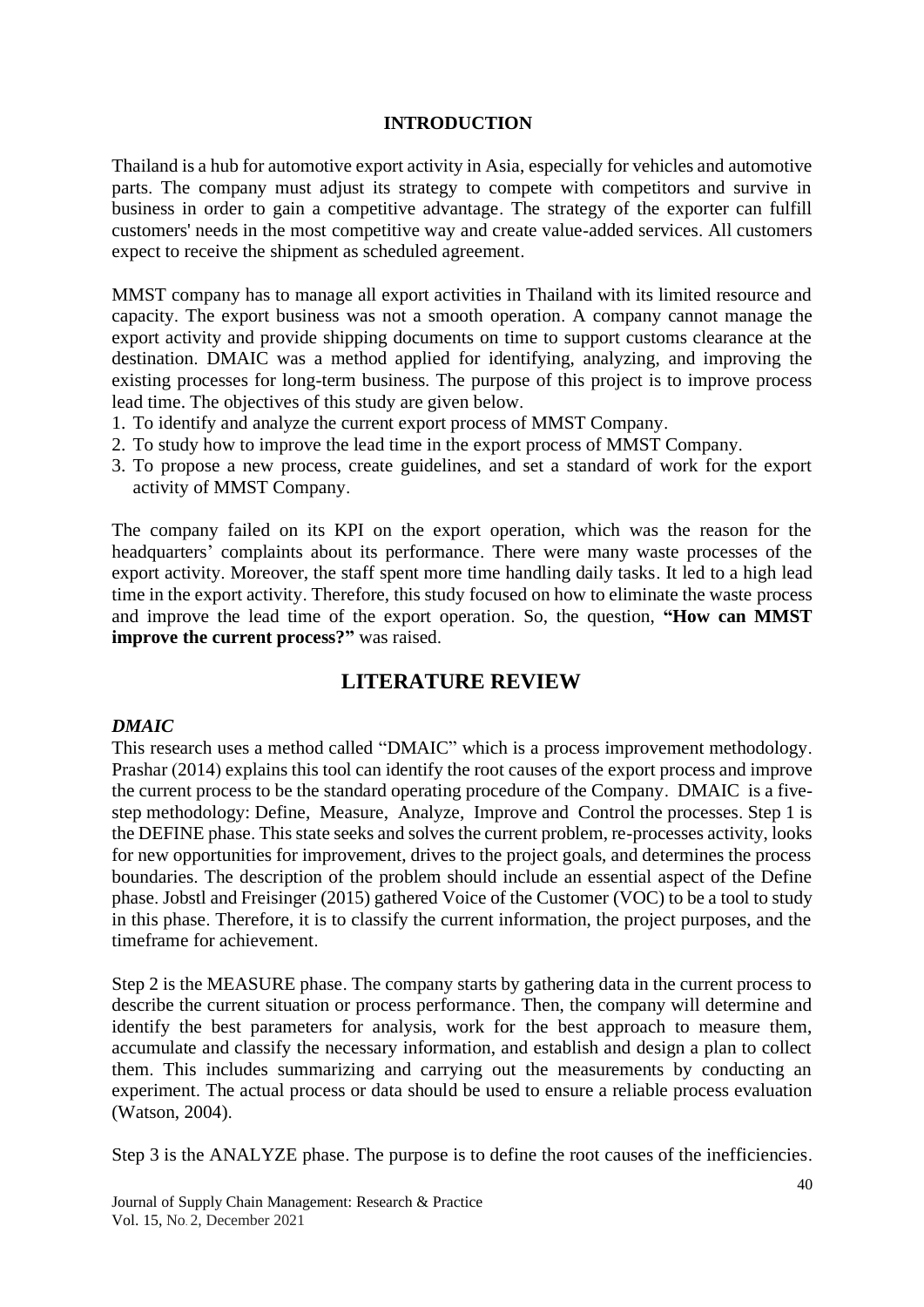The categories of causes could be processes, technology, knowledge, and information systems (Beckford, 2002). Statistical analysis is a crucial element of this step and is used to exhibit these relationships and rank improvement opportunities. So, the Ishikawa Diagram is usually a product of the team's brainstorming about the problem in question (Wong, 2011).

Step 4 is the IMPROVE phase. This step includes discovering a method of countering the root causes. Techniques involve brainstorming to devise potential solutions and identify solutions. Data analysis and charting techniques are applied to verify that the performance has improved to achieve the project's goal. Accordingly, mind map and Ishikawa Diagram are used to represent a huge amount of ideas on a single page and are mostly used to facilitate brainstorming and trigger new ideas. The key element of the Improve phase is to eliminate the root causes and control the process to ensure that defects do not reappear (Naslund, 2008).

Step 5 is the CONTROL phase. This step is exercised to guarantee that the additions are obtained while improvement is maintained. The improved process or product performance is ensured to achieve the target. Once the solution resolves the problem, the improvements must be standardized and sustained. The standard-operating procedures may require revision or update plan records regularly and an ongoing maintenance plan for monitoring to transit the standardized improvements. Therefore, control procedures must be simple, easy to use, and easy to understand (Albeanu et al., 2010).

The following parts review related literature mainly on the identification of the root causes of the problems by using process mapping and a fishbone diagram to see the waste area in the process. Process mapping is a valuable method to understand the overall process. complicated processes can be analyzed for improvement (Colquhoun, Baines & Crossley, 1996). To analyze the current process, all parties need to brainstorm together to help identify the root cause in the company (Bozarth & Handfield, 2013). As a result, the fishbone diagram is a significant tool. It is used for analyzing and evaluating the current process to improve the process for best practice (Southern, 1995). In addition, the Brainstorming strategy is applied for seeking the alternative solution to improve the current process within the organization. It is a technique for problem-solving (Osborn, 1953).

### *Process Mapping*

Process mapping consists of constructing a model that can show the relationships among the activities, people, data, objects, and a specified output in production (Colquhoun et al., 1996). It is one of the necessary quality or process improvement tools. It is a visual symbol of what a business does taking into account responsibilities and standards of the actions, decisions, or tasks performed at every step in the process to achieve the outcome. Workflow maps show the information through the systematic flow. This method delivers practices easily and quickly to visualize standard procedures. All related points are added to picturing work processes. The process mapping shows how inputs and tasks are linked from the starting point to the finishing point. The required steps can be mapped to create a standard workflow or to find the problem and remove waste. Moreover, it can be applied very successfully as a tool during the initial stage of the project (Ballard & Howell, 1994). It consists of a collection of tools and methods which are used to understand an organization and processes. Those tools allow us to review the document, analyze, improve, streamline, and redesign business processes to realize organizational efficiencies (Halseth, 2008).

Leavitt (1965) demonstrated that a workflow map is an accessible, complex search for mutual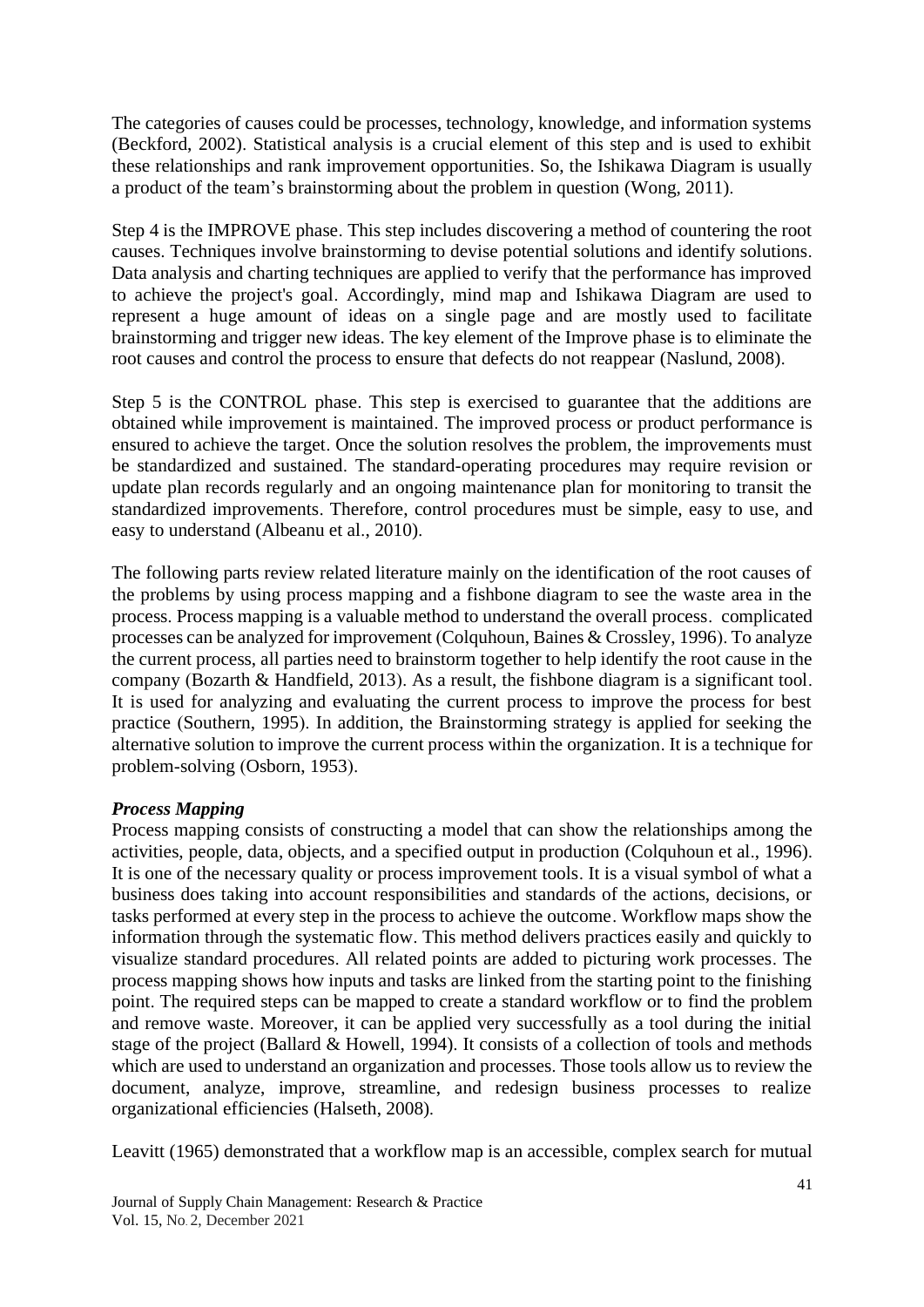adaptations between tasks, structures, people, and technology. This tool helps to create processes in an organization by making everyone understand information and see areas for improvement. However, it is very important to map what is happening and developing by monitoring the workflow to identify areas for improvement. Table 1 shows the tools and techniques suggested for DMAIC methodology in each step. Some tools were applied in this study.

| <b>Phase</b> | <b>DMAIC Phase Steps</b>                                           | <b>Tools Used</b>  |  |
|--------------|--------------------------------------------------------------------|--------------------|--|
| Define       | - Define the current requirements.                                 | - Process map      |  |
|              | - Define the current resource and evaluate the key person support. |                    |  |
|              | - Identify the current process, goal, and benefit.                 |                    |  |
|              | - Alternative solution plan to develop the current process.        |                    |  |
| Measure      | - Define the current process to find the defect and opportunity.   | - Process map      |  |
|              | - Collect the information and develop for a collection Plan.       |                    |  |
|              | - Detailed process mapping, track record to determine resource     |                    |  |
|              | capability.                                                        |                    |  |
| Analyze      | - Define performance objectives.                                   | - Fishbone Diagram |  |
|              | - Identify Value/Non-Value Added Process Steps.                    | - 5 Whys           |  |
|              | - Identify Sources of Variation.                                   | - Process Map      |  |
|              | - Determine Root Cause(s).                                         | - Brainstorming    |  |
| Improve      | - Define Performance Objectives.                                   | - Fishbone Diagram |  |
|              | - Identify Value/Non-Value Added Process Steps.                    | - 5 Whys           |  |
|              | - Identify Sources of Variation.                                   | - Process map      |  |
|              | - Determine Root Cause(s).                                         |                    |  |
| Control      | - Define and Validate the Monitoring and Control System.           | -Process Map       |  |
|              | - Develop Standards and Procedures.                                |                    |  |
|              | - Implement Process Control.                                       |                    |  |
|              | - Determine Process Capability.                                    |                    |  |
|              | - Verify Benefits or voidance.                                     |                    |  |
|              | - Close Project, Finalize Documentation.                           |                    |  |
|              | - Communicate to Related Person.                                   |                    |  |

**Table 1: Tools and Techniques for DMAIC Methodology**

Source: Adapted from iSixSigma (2000)

#### *Brainstorming*

Brainstorming is a technique for problem solving. Brainstorming techniques generate a creative idea. Honig (2001) identified it as a different thinking that includes the breaking up of gray ideas, creating new systems, enlarging the limits of knowledge, and the onset of amazing ideas. All members feel free for the environment to present their ideas, without attracting criticism from anyone. Every possible generated idea is recorded and considered as a solution to a problem. Osborn (1953) introduced to create a group of 12 participants for brainstorming. All participants provide an expectation for the idea to find alternative solutions. Moreover, group brainstorming techniques are creating team idea methods. This method's benefit guarantees a variety of different ideas and leads to better problem-solving as well as developing innovation and creativity (Abdelnor, 2004).

Jarwan (2005) stated that the brainstorming process could serve as an effective way to create a cover list of ideas, and it allows the people to understand the thinking process in-depth detail about the problems. Besides, brainstorming is an effective technique and useful method to create critical thinking skills. Harbi (2002) identified that this tool has a significant positive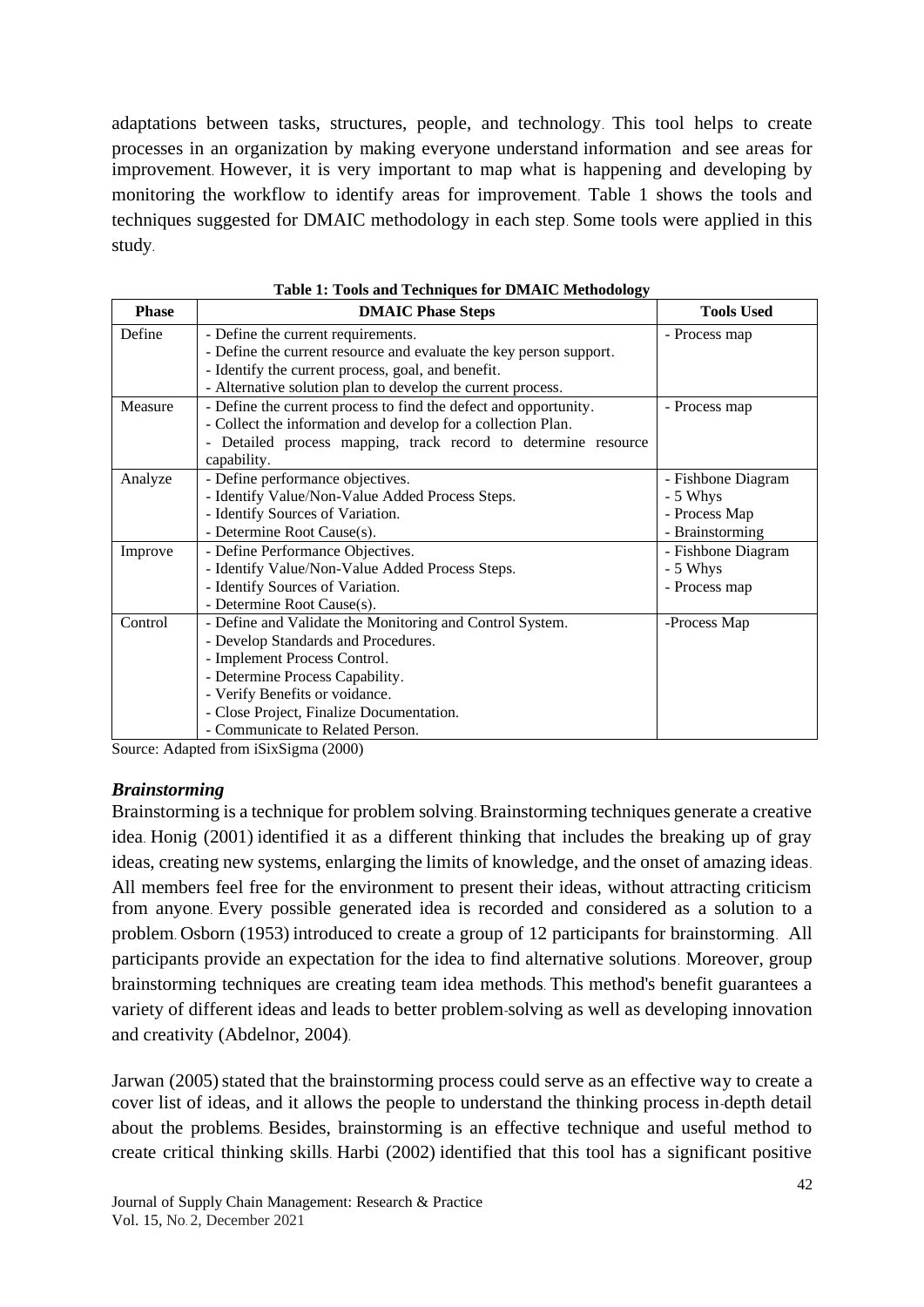relationship between critical thinking and achievement. It helps activate people's thinking to explore new alternatives instead of receiving information from others.

Besides, VanGundy (1983) explained that the brainstorming method requires the participants' idea to recall their previous experience, including practice different knowledge and skills. So, Bwli (2006) summarised the steps for brainstorming to solve the problem. The first is defining problems. Then, the participants need to choose valid information to solve the problem. After that, all members need to employ and apply knowledge in a new setting and evaluate inference. The problem-solving processes for brainstorming have come up with the method for transforming knowledge and experience into behavior and developing long-term memory capacity to reserve more information (Anderson, 1993).

# **RESEARCH METHODOLOGY**

The primary and secondary data on the process were collected. The primary data are information initially collected in the process of investigation. Secondary data are information already collected by the headquarters of the MMST.

DMAIC is a tool consisting of Interviewing, Process flow, Fishbone diagram, and Brainstorming. These tools were used to seek and identify the problems in the export process. They also use to develop areas for improvement. Moreover, they can apply to find solutions to improve the export in the current process.

## *Define Phase*

MMST Company failed in its performance for the export process. Hence, MMST set up an internal team and conducted initial informal interviews with members of the related departments in the company, such as Part Supply and Logistics officers (PS&L), warehouse office (MLSA), 3PL, HQ officer, and export officer about the export process. As an advantage, the researcher was one of the members of the working group to identify the export process.

In this phase, the problem related to the export process was identified. The export process was concerned both the internal (Order Processing Department, Logistics, Department, and export officer) and the external (warehouse officer, 3PL, HQ officer).

Firstly, the complaints about MMST performance related to the internal process were documentation, such as late documentation and erroroneous documentation, and administrative failure such as late feedback/ responding. The complaints can be seen in Table 2.

| Problem                 | <b>Description</b>                                                       |
|-------------------------|--------------------------------------------------------------------------|
| Documentation           | 1. Shipping documents                                                    |
|                         | - Invoice and packing List: issue invoice late, details on invoice error |
|                         | - Bill of Lading: cross-check (missing) wrong details on the document    |
|                         | 2. An error of communication between related parties                     |
| System                  | 1. System to issue invoice failure                                       |
|                         | 2. Waiting to issue an invoice for 1 hour                                |
| <b>Customer Service</b> | 1. Late Feedback to customers and headquarters                           |
|                         | 2. Miscommunication                                                      |

**Table 2: Problems Related to Internal Process**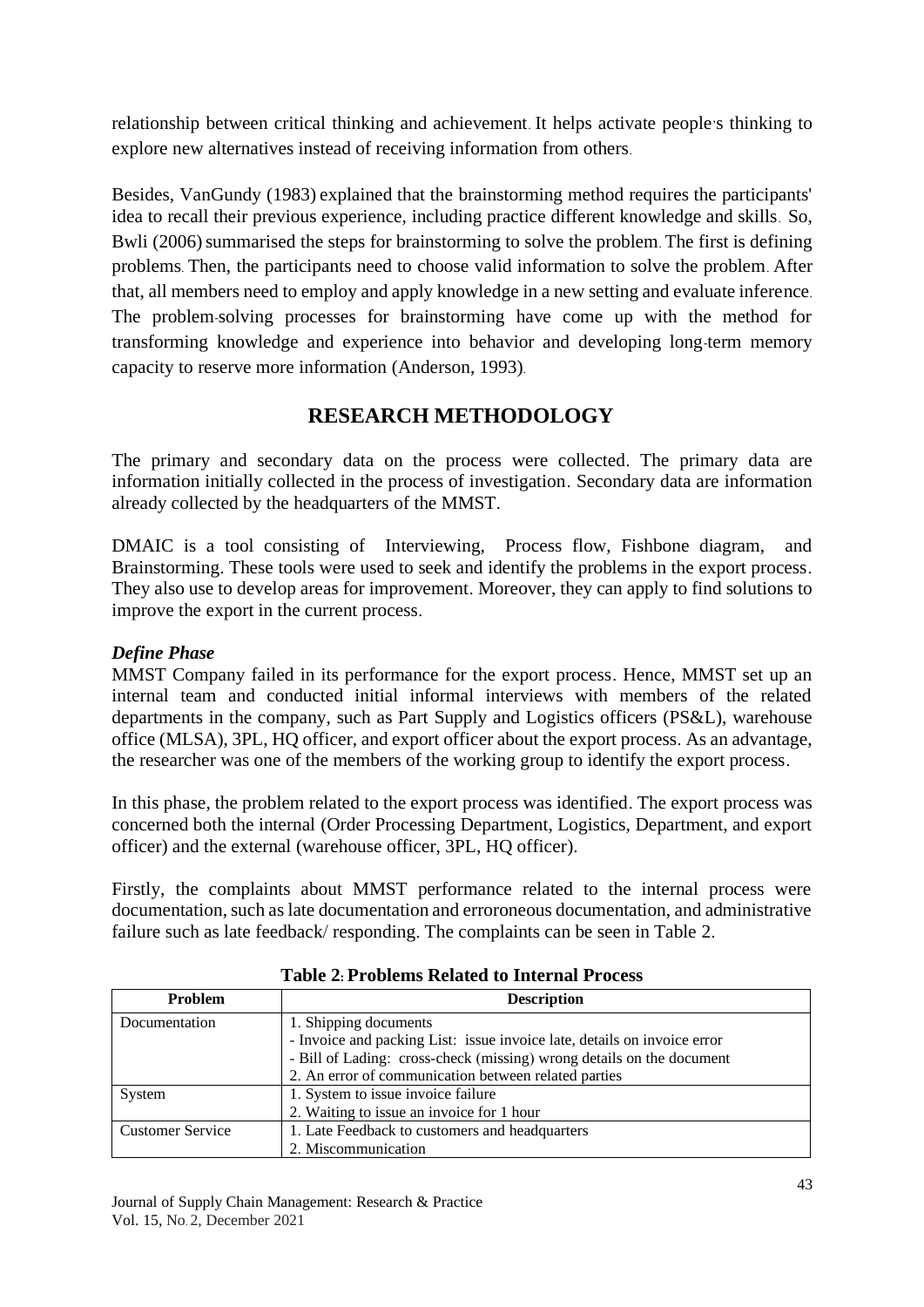Secondly, the problems related to 3PLs (external process) were delays of delivery, document missing in details, billing error, miscommunication, and administrative error (customs clearance problem, cannot pick up and return container on time, late shipment loading, error on loading process). The problems can be seen in Table 3.

| Problem                 | <b>Description</b>                                                      |
|-------------------------|-------------------------------------------------------------------------|
| Documentation           | 1. Shipping documents                                                   |
|                         | -Invoice and packing List: issue invoice late, details on invoice error |
|                         | -Bill of Loading: issue wrong details on AWB and SWB                    |
|                         | 2. An error of communication between related parties                    |
|                         | 3. Error on export declaration                                          |
|                         | 4. Error on booking details                                             |
| <b>Process</b>          | 1. Trucking process is missing schedule.                                |
|                         | 2. Damage container                                                     |
|                         | 3. Container shortage                                                   |
|                         | 4. Vessel Delay                                                         |
|                         | 5. Shipment is missing the delivery plan                                |
| <b>Customer Service</b> | 1. Late feedback to customer                                            |
|                         | 2. Miscommunication                                                     |

**Table 3: Problem Related to External Process**

### *Measure Phase*

This phase presents the detailed process mapping, evaluation of the existing system, and assessment of the current level of process performance. The export activities are identified, and the lead time of the export process starts when the customers place an order until the shipment is delivered to the customers.

### *Process Mapping*

The process mapping of the export process is related to all internal and external parties. This framework of the process is set up by the headquarter in Japan from the beginning. After the customer places the order at the headquarter, it will be confirmed, and the order is placed at MMST.

Next, when MMST receives the export information, it will contact MLSA to prepare the material for the packing process and 3PL for booking air freight booking (Freight service provider depends on the customer's contract or agreement). According to booking confirmation, 3PL will organize a truck to pick up the containers at the yard and bring the shipment to the MMST warehouse. Then, the shipment will be delivered from MMST to overseas customers. The process is demonstrated in Figure 1.

Long waiting time was the main cause of customers' complaints. The process took 50 minutes per shipment in the export operation as set up by the headquarter. After analyzing the export process, it was found that there was high work load at the Customs Department of MMST.

Tables 4 provides data that was recorded by the researcher. The researcher observed the daily operation and recorded the time in every step in the export process. The total lead time for the export process of the MMST Company was shown. It included both MMST and MLSA activities. These activities were assigned and controlled by the headquarter. After MMST set up the export operation, the total lead time was 195 minutes per shipment.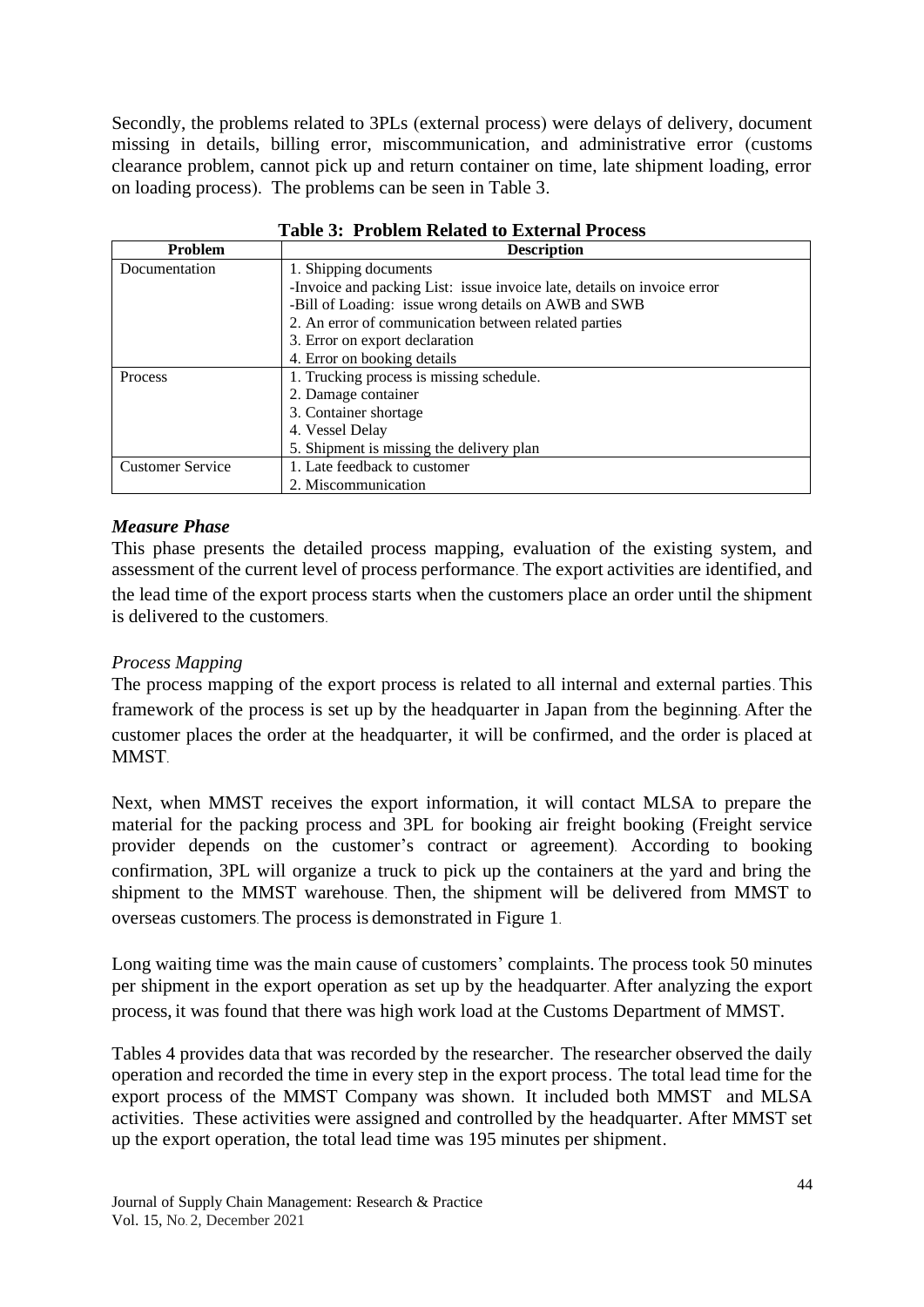

### **Figure 1: Export Process of MMST**

| Operator                          | <b>Process Description</b>                                                                                                                                                                                        | <b>Duration</b>                | <b>Minutes-</b><br>shipment |
|-----------------------------------|-------------------------------------------------------------------------------------------------------------------------------------------------------------------------------------------------------------------|--------------------------------|-----------------------------|
| Headquarter<br><b>Staff</b>       | Place order                                                                                                                                                                                                       | Before 10.00 A.M.              |                             |
| <b>Ordering Team</b><br>$(PS\&L)$ | Confirm order with MLSA and release order from<br>system                                                                                                                                                          | Before 10.00 A.M.              | 10                          |
| <b>MLSA Staff</b>                 | Pack shipment                                                                                                                                                                                                     | $10.00 A.M. -$<br>$02.30$ P.M. | 60                          |
| <b>MLSA</b> Staff                 | Vanning plan                                                                                                                                                                                                      | Before $3.00$ P.M.             | 15                          |
| <b>MMST</b> Export                | Create firm DO                                                                                                                                                                                                    | Before $4.00$ P.M.             | 5                           |
| <b>MMST</b> Export                | Upload firm DO in system to issue invoice and send<br>back to Order Team and MLSA Company                                                                                                                         | Before 4.30 P.M.               | 15                          |
| <b>MMST</b> Export                | Book vessel and truck with 3PL                                                                                                                                                                                    | After $4.00$ P.M.              | 5                           |
| 3PLs                              | Prepare truck to load as scheduled<br>-Air (Next day)                                                                                                                                                             | After 4.00 P.M.                |                             |
| <b>MMST</b> Export                | MMST create shipping instruction and send it to 3Pls<br>to create draft air waybill.                                                                                                                              | After 4.00 P.M.                | 10                          |
| <b>MMST</b><br>Customs            | Check and confirm draft AWB, SWB<br>- If all details are correct, MMST confirms with 3PL<br>to issue Air Waybill<br>- If some information has errors, MMST requests<br>3PL to correct information on Air Waybill. | After $4.00$ P.M.              | 15                          |
| 3PLs                              | Send the completed Air Waybill                                                                                                                                                                                    | After ETD                      |                             |
| 3PLs                              | Send the completed export declaration                                                                                                                                                                             | After Loading date             |                             |
|                                   | Waiting time after getting a vanning plan and before<br>issuing invoice                                                                                                                                           |                                | 60                          |
|                                   | <b>Total Lead Time</b>                                                                                                                                                                                            |                                | 195                         |

#### **Table 4: Lead Time for Export Process of MMST Company**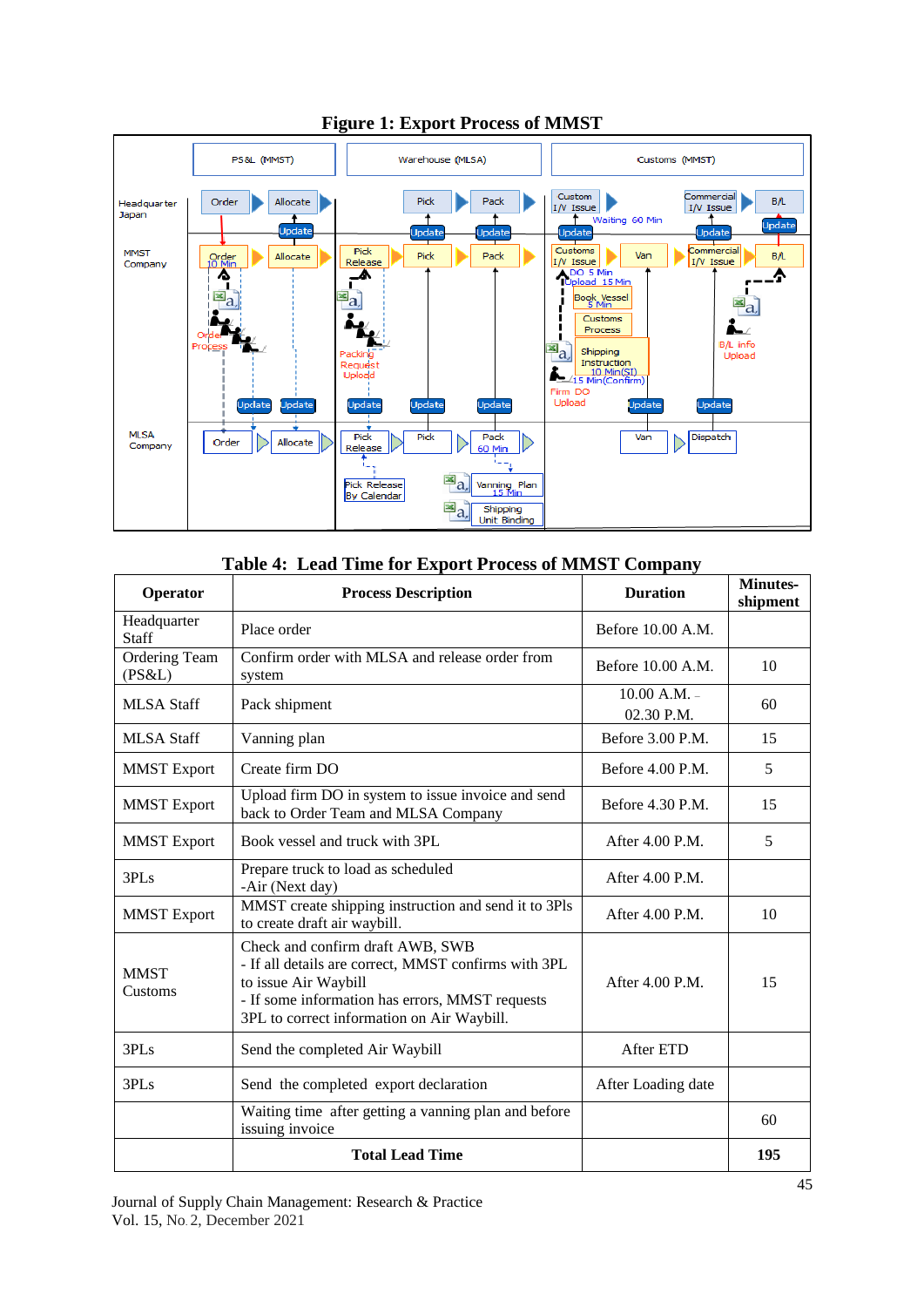#### *Analyze Phase*

### *Cause and Effect (Fishbone) Diagram*

A Cause-and-Effect Analysis (fishbone diagram) was constructed to find the root cause of the problem in export operation which related with export lead time, and it was found that the problem was concerned with the four categories such as environment, process, document, and people as shown in Figure 2.





#### *Brainstorming sessions*

All participants who worked in the export function referred to their attempts as 'brainstorm sessions'. The brainstorming strategy is one of the most critical approaches in solving problems. In this case, the possible solutions for problems were designed. After the group was set up, every participant needed to have the same understanding of the export operation structure. Then, they gathered to define the current problem clearly. The export process was to reconsider in-depth details to analyze and discuss in every single step. The export process was reviewed in the process flow chart and the total lead time was wrong information from 195 minutes to 234 minutes as shown in Figure 3. According to brainstorming, the critical situation is found in the Export Department. The committee brainstorms to find an alternative solution to improve the lead time at this Department. They proposed four alternative solutions that all members agreed and submitted to the management level for approval as shown in Table 5.

| <b>Alternative solutions</b>     | <b>Detail</b>                                            | <b>Duration</b> |
|----------------------------------|----------------------------------------------------------|-----------------|
| 1. Eliminate waiting time        | Contact IT at Headquarters to improve the waiting time   | l year          |
| 2. Eliminate unnecessary process | Remove waste process to improve export lead time         | 1 month         |
| 3. Allocate task                 |                                                          |                 |
| 3.1 Allocate task to 3PL         | Allocate the Booking process to 3PL to reduce the        | 6 months        |
|                                  | workload of the export officer                           |                 |
| 3.2 Allocate task internal MMST  | Allocate issue invoice process and booking process to    | 1 year          |
| & MLSA                           | reduce the workload of export officer                    |                 |
| 4. Hiring new staff (optional)   | To improve bottleneck at export and customs formally and | N/A             |
|                                  | expand the business as planned                           |                 |

|  | <b>Table 5: The Alternative Solutions</b> |  |
|--|-------------------------------------------|--|
|--|-------------------------------------------|--|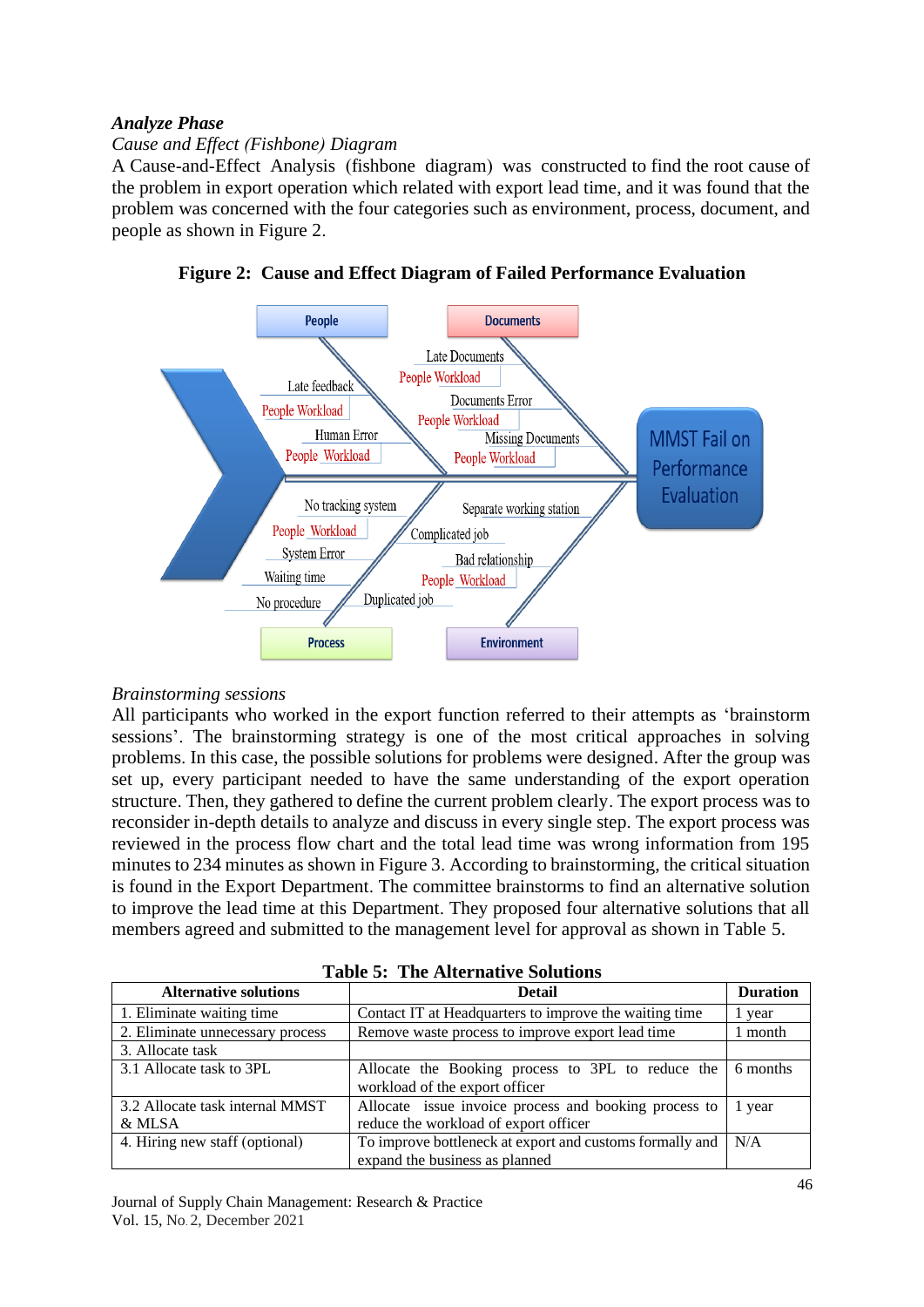

**Figure 3: Workflow Analysis of Export Process**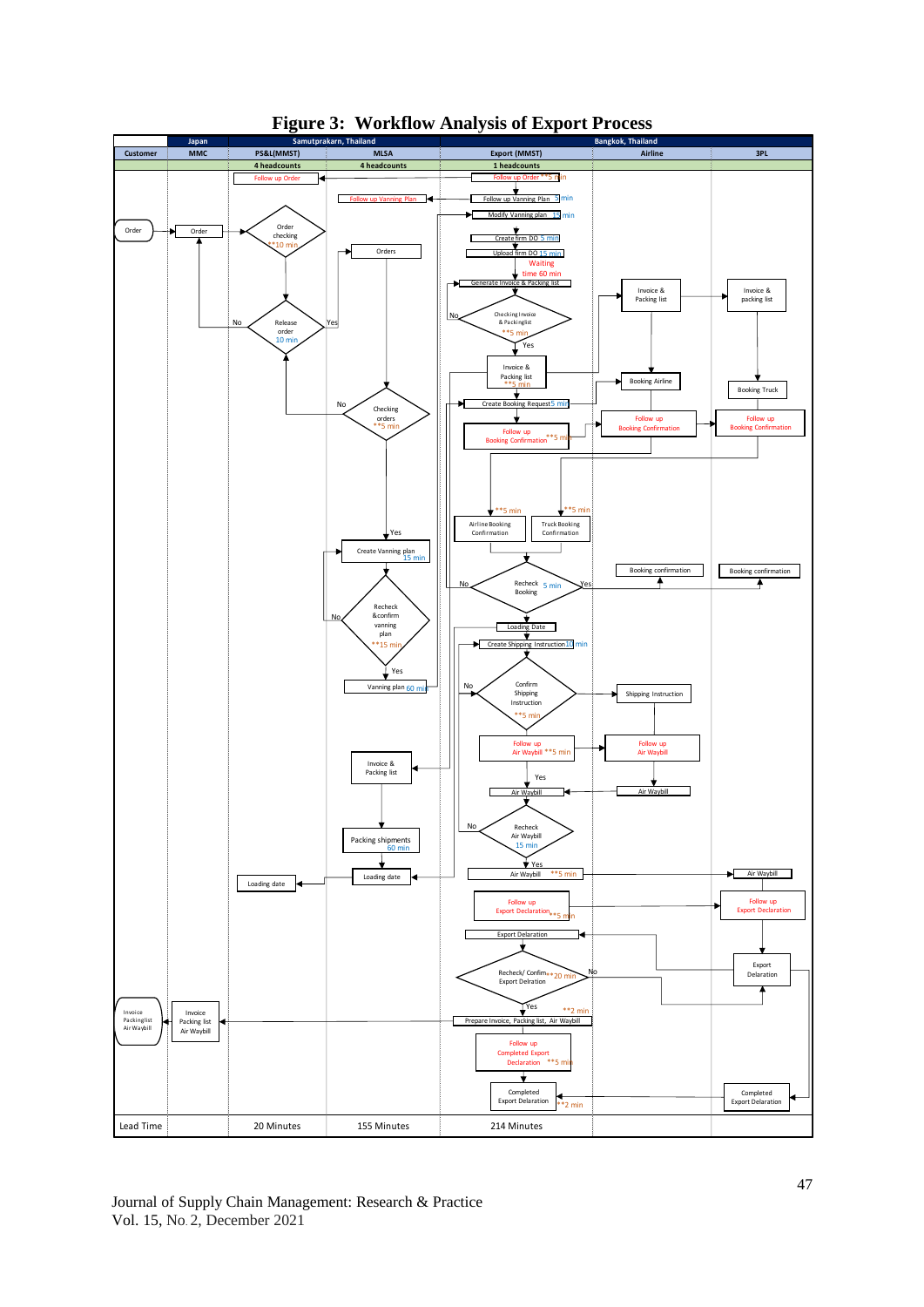# **DISCUSSION OF RESULTS**

The main propose of the *Improve phase* of DMAIC is to improve current processes in export operation. To solve the problems for an export, lead time was identified. After implementing all the alternatives, the researcher summarized the result. The direction was to reduce the bottleneck for the export officer's tasks and improve the lead time for the export operation of MMST. The lead time was focused on PS&L (Part Supply and Logistics Department) and export officer at MMST as shown in Table 6.

| No. | <b>Alternative</b>  | <b>Detail</b>                                                                                                                                                             | <b>Lead Time</b><br><b>PS&amp;L</b> | <b>Lead Time</b><br><b>Export</b><br>officer | <b>Total Lead</b><br>time |
|-----|---------------------|---------------------------------------------------------------------------------------------------------------------------------------------------------------------------|-------------------------------------|----------------------------------------------|---------------------------|
| 1   | Existing<br>Process | Process before implantation of the<br>alternative solution                                                                                                                | 20 Minutes                          | 214 Minutes                                  | 234 Minutes               |
| 2   | Alternative1        | Eliminate the waiting time from the<br>system                                                                                                                             | 20 Minutes                          | 154 Minutes                                  | 174 Minutes               |
| 3   | Alternative 2       | Remove non-value-added                                                                                                                                                    | 20 Minutes                          | 184 Minutes                                  | 204 Minutes               |
| 4   | Alternative 3       | Allocate invoicing process to PS&L<br>officers<br>Allocate booking process to 3PL (on-<br>the-job training purpose)<br>The export officer handles the customs<br>process. | 125 Minutes                         | 29 Minutes                                   | 154 Minutes               |
| 5   | Alternative 4       | PS&L maintain invoice process<br>Export officer handles the booking<br>process and the customs process                                                                    | 125 Minutes                         | 79 Minutes                                   | 204 Minutes               |

| Table 6: Summary Result After the Alternative Implementation |  |  |  |
|--------------------------------------------------------------|--|--|--|
|--------------------------------------------------------------|--|--|--|

The results were submitted to the management to review and make decisions for long-term implementation. Eventhough alternative 3 showed the best result, the company needed to pay for additional service for the booking process. Hence, alternative 4 was selected to be the guideline for the standard process. Moreover, the company developed the alternative 4 to reduce the total lead time for the export operation. In parallel, the company pushed the IT Department to develop the system to eliminate the waiting time from the invoicing process. Consequently, total the lead time was reduced as shown in Figure 4. The company also continued to improve the export process. Finally, the company could reduce the total lead time to 173 minutes as shown in Table 7.

|  | <b>Table 7: Summary Result For Continuous Improvement Selected Alternative</b> |  |  |
|--|--------------------------------------------------------------------------------|--|--|
|  |                                                                                |  |  |

| No.                       | <b>Alternative</b> | <b>Detail</b>                  | <b>Lead Time</b> | <b>Lead Time</b>      | <b>Total Lead</b> |
|---------------------------|--------------------|--------------------------------|------------------|-----------------------|-------------------|
|                           |                    |                                | <b>PS&amp;L</b>  | <b>Export officer</b> | time              |
|                           | Existing           | Process before implantation of | 20 Minutes       | 214 Minutes           | 234 Minutes       |
|                           | Process            | the alternative solution       |                  |                       |                   |
| $\mathfrak{D}$            | Continuous         | Eliminate waiting time is done | 35 Minutes       | 26 Minutes            | 61 Minutes        |
|                           | Improvement        | The faster system generates    |                  |                       |                   |
|                           | of Alternative     | information                    |                  |                       |                   |
|                           | 4                  | External documents from the    |                  |                       |                   |
|                           |                    | airline and 3PL were reviewed  |                  |                       |                   |
|                           |                    | before sending to MMST         |                  |                       |                   |
| Total lead time reduction |                    | 15 Minutes                     | 188 Minutes      | 173 Minutes           |                   |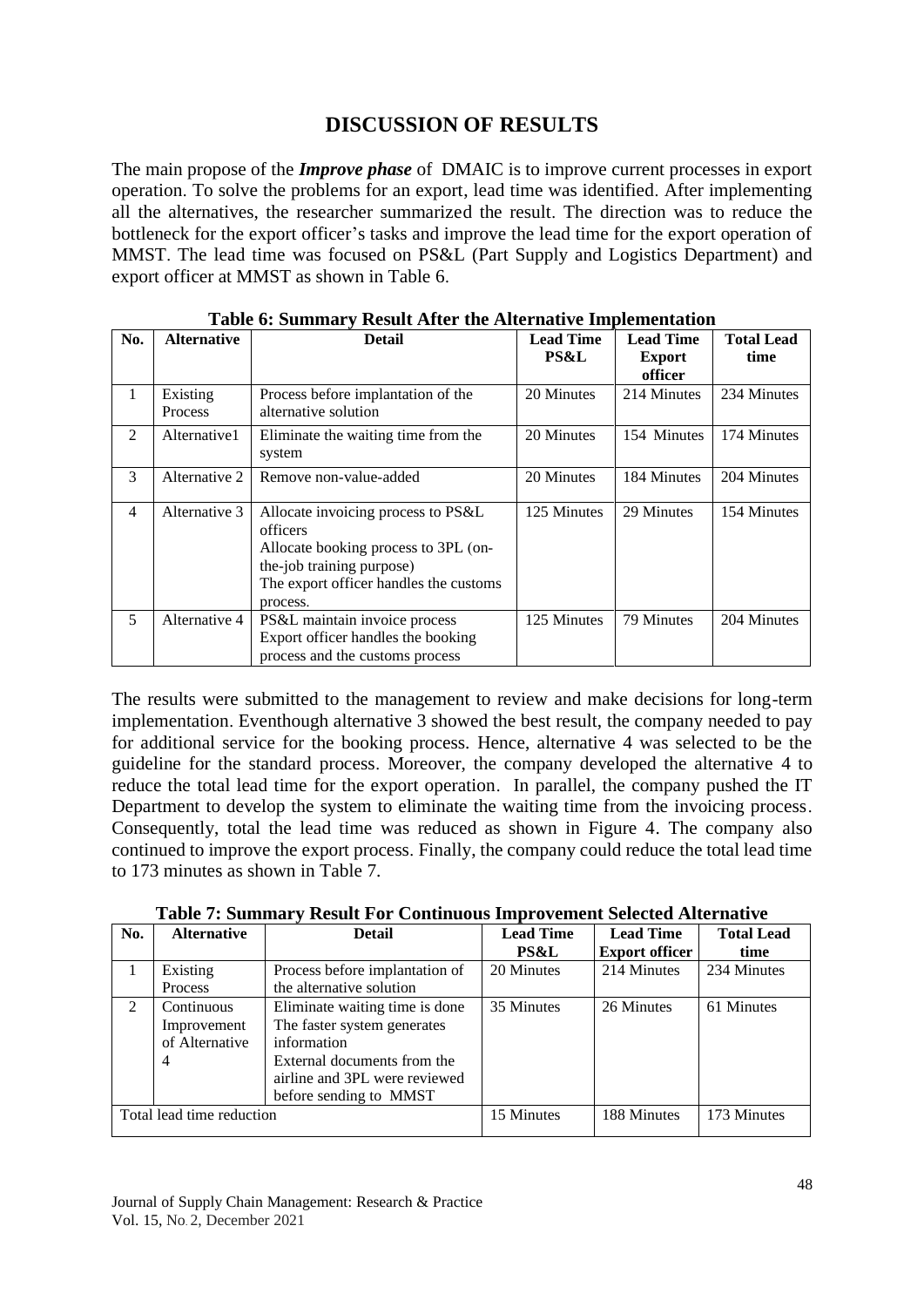

#### **Figure 4: The Final Solution Implementation For Export Process**

#### *Control Phase*

This phase is to control plans for standardization, monitoring, and maintenance. Moreover, it will be processed to make sure that the action item created in the Improve phase is well implemented. A positive result is to confirm the new solution, including reducing the bottleneck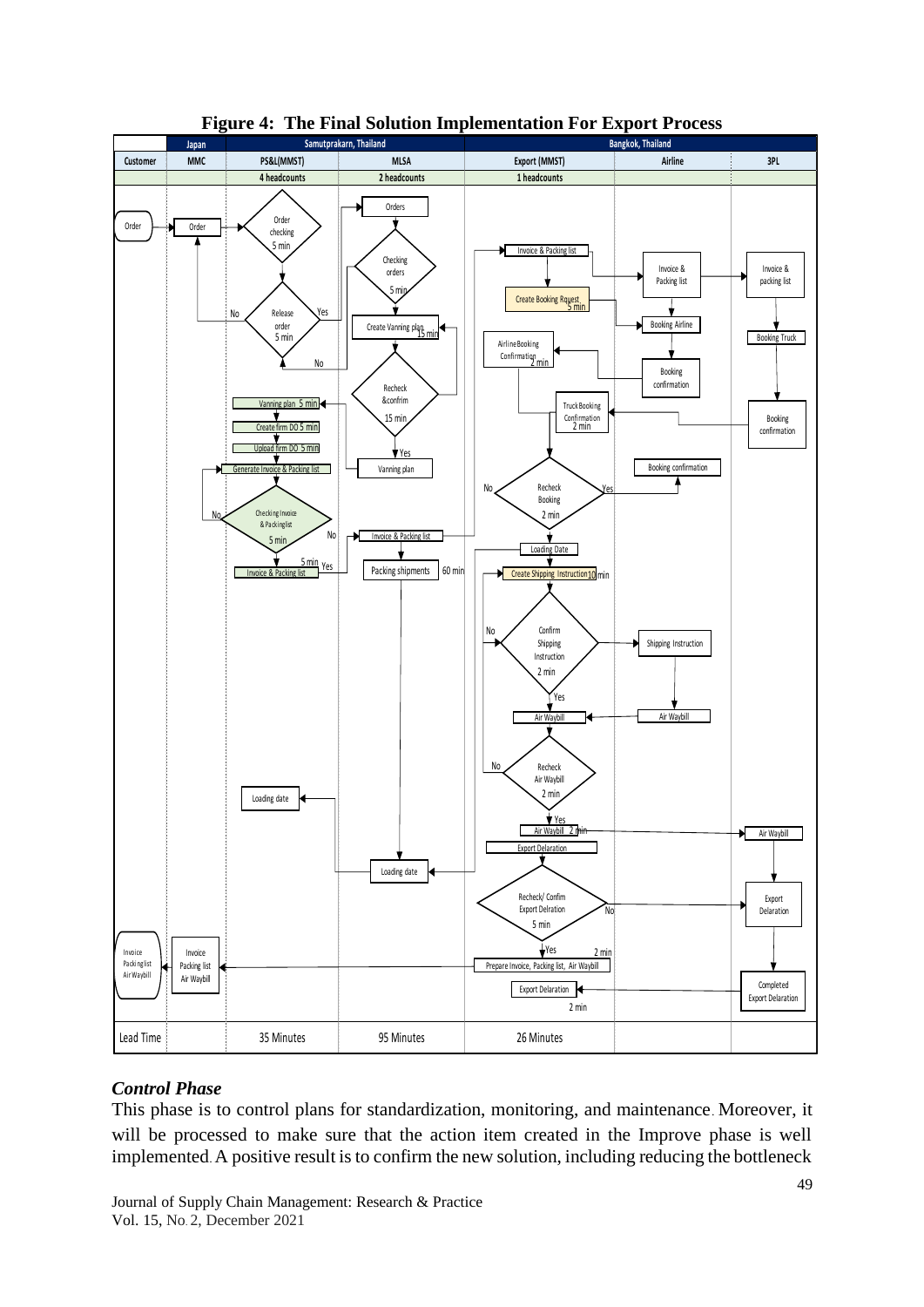by reducing people's workload and lead time of the export operation, which are the cause of customers' complaints.

As the researcher was concerned about the improvement phase, this study found a solution to eliminate the bottleneck by reducing the export lead time. The researcher set the control sheet for tracking and sharing the status of the shipment. The control sheet was created and be located in the share drive for internal. But, the external control sheet was sent via e-mail and to be acknowledged back, so the researcher had to record and update the status of the shipment every day.

# **SUMMARY**

The export business of the MMST Company is a new process. The company established this process without the guidelines and no standard work. MMST company has to focus on the root causes of the problem. Lead time in the export operation is the main factor affecting the export performance. The researcher reviewed the related literature and determined that DMAIC was a suitable model for identifying the root causes, solving problems, and proposing sustainable solutions to be the work standard. The researcher was aware of the issue, therefore, DMAIC methodology was applied to determine, measure, and analyze the current process. After the internal process was explained, the company needed to improve the internal process by trying to apply the alternative solution. Finally, the best alternative was selected and used as the standard to control and maintain the daily jobs.

For future research, three recommendations are made. The first recommendation is to record the company data and back up data not only on the employee's desktop but also request to keep to the company server.

The second recommendation is to consider the employees. The new process realization requires employees' skills and experience to operate the export process smoothly. Hence, the company needs to maintain the training record to improve employee's skills.

The final recommendation is to analyze related documents for export operation and apply other theories or methods, such as 7 wastes and FMEA to improve the process documentation for further study.

# **REFERENCES**

- Abdelnor, K. (2004). Studies and researches in Psychology and Thinking and creativity education. *Amman: Journal of Education and Practice, 6*(3), 5.
- Albeanu, M., Huneter, I., & Radford, J. (2010). *Six Sigma in HR Transformation: Achieving Excellence in Service Delivery.* Great Britain: Gower.
- Anderson, J.V. (1993). Mind Mapping: A Tool for Creative Thinking. *Business Horizons, 36*(1), 41-46.
- Ballard, G., & Howell, G. (1994). *Implementing Lean Construction: Stabilizing the Work Flow.* Proceeding of the 2<sup>nd</sup> Annual Conference of the International Group for Lean Construction, Santiago, Chile, September 28-30.

Beckford, J. (2002). *Quality.* New York: Routledge.

Bozarth, C. C., & Handfield, R. B. (2013). *Introduction to Operations and Supply Chain* 

Journal of Supply Chain Management: Research & Practice Vol. 15, No. 2, December 2021